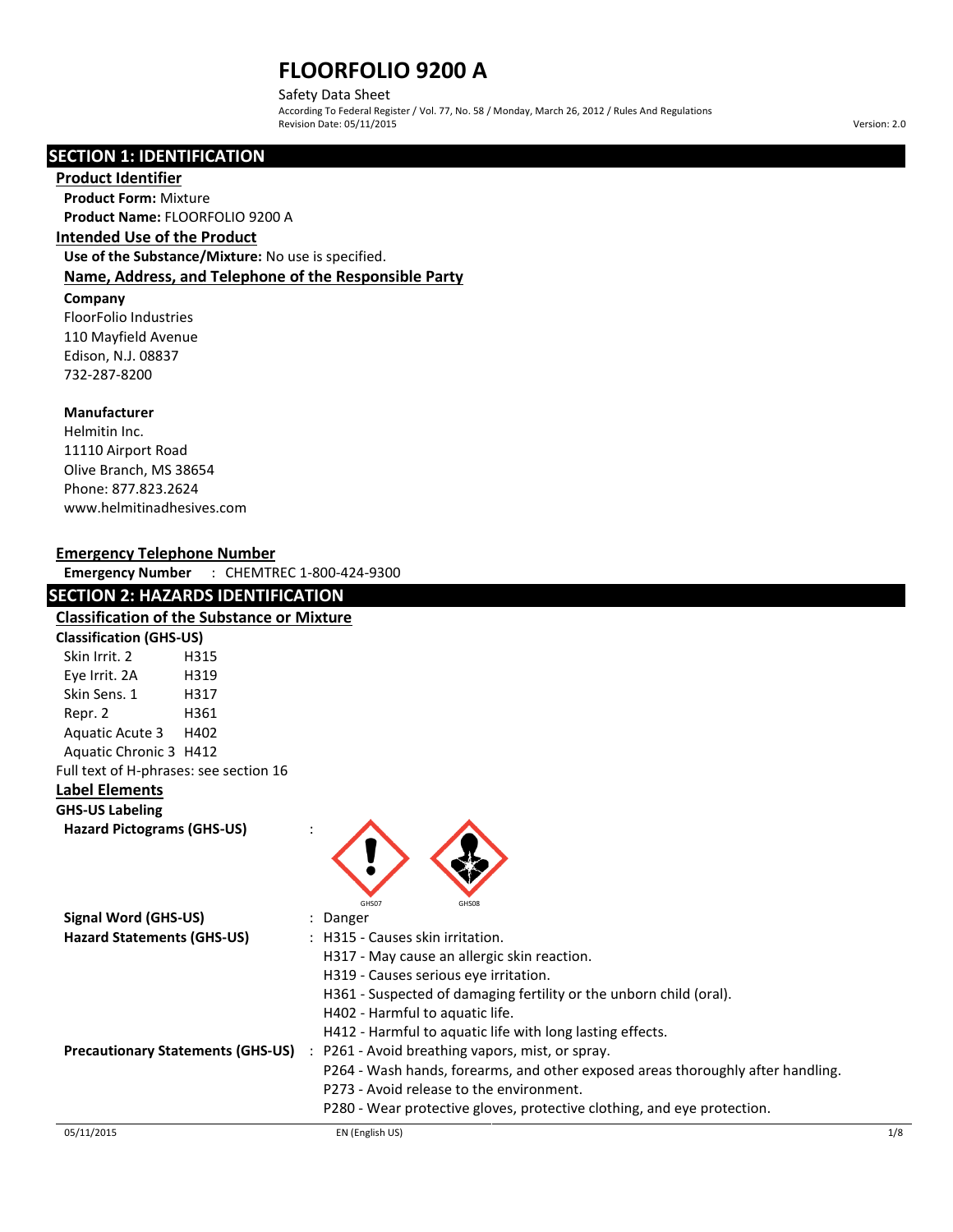Safety Data Sheet

According To Federal Register / Vol. 77, No. 58 / Monday, March 26, 2012 / Rules And Regulations

P302+P352 - IF ON SKIN: Wash with plenty of water.

P305+P351+P338 - IF IN EYES: Rinse cautiously with water for several minutes. Remove contact lenses, if present and easy to do. Continue rinsing.

#### **Other Hazards**

Exposure may aggravate those with pre-existing eye, skin, or respiratory conditions.

**Unknown Acute Toxicity (GHS-US)** Not available

## **SECTION 3: COMPOSITION/INFORMATION ON INGREDIENTS**

| <b>Mixture</b>                                                                                                                                                                  |                           |             |  |
|---------------------------------------------------------------------------------------------------------------------------------------------------------------------------------|---------------------------|-------------|--|
| <b>Name</b>                                                                                                                                                                     | <b>Product Identifier</b> | % (w/w)     |  |
| Bisphenol A-epichlorohydrin polymer                                                                                                                                             | (CAS No) 25068-38-6       | $10 - 30$   |  |
| Oxirane, methyl-, polymer with oxirane,<br>ether with 1,2-propanediol (2:1), polymer<br>with 1,3-diisocyanatomethylbenzene,<br>nonylphenol-blocked (Polyurethane<br>Prepolymer) | (CAS No) 102900-03-8      | $10 - 30$   |  |
| Alkyl (C12-14) glycidyl ether                                                                                                                                                   | (CAS No) 68609-97-2       | $5 - 10$    |  |
| Trimethylolpropane triacrylate                                                                                                                                                  | (CAS No) 15625-89-5       | $1 - 5$     |  |
| Phenol, 4-nonyl-, branched                                                                                                                                                      | (CAS No) 84852-15-3       | $0.5 - 1.5$ |  |
| Quartz*                                                                                                                                                                         | (CAS No) 14808-60-7       | $0.1 - 1.0$ |  |

\*This product contains a material that may be hazardous when present as an airborne dust. Since this product is in a liquid form, the material is not able to become airborne and cannot be inhaled. Thus, the hazards usually associated with this material are not applicable to this product.

### **SECTION 4: FIRST AID MEASURES**

### **Description of First Aid Measures**

**General:** Never give anything by mouth to an unconscious person. If you feel unwell, seek medical advice (show the label if possible). **Inhalation:** Remove to fresh air and keep at rest in a position comfortable for breathing. Obtain medical attention if breathing difficulty persists.

**Skin Contact:** Remove contaminated clothing. Gently wash with plenty of soap and water followed by rinsing with water for at least 15 minutes. Call a POISON CENTER or doctor/physician if you feel unwell. Wash contaminated clothing before reuse.

**Eye Contact:** Rinse cautiously with water for at least 15 minutes. Remove contact lenses, if present and easy to do. Continue rinsing. Obtain medical attention.

**Ingestion:** Do NOT induce vomiting. Rinse mouth. Immediately call a POISON CENTER or doctor/physician.

#### **Most Important Symptoms and Effects Both Acute and Delayed**

**General:** Irritation to eyes, skin and respiratory tract. May cause an allergic skin reaction. Suspected of damaging fertility. Suspected of damaging the unborn child (oral).

**Inhalation:** May cause respiratory irritation.

**Skin Contact:** Causes skin irritation. Symptoms may include: Redness, pain, swelling, itching, burning, dryness, and dermatitis. May cause an allergic skin reaction.

**Eye Contact:** Causes serious eye irritation. Symptoms may include: Redness, pain, swelling, itching, and burning, tearing, and blurred vision.

**Ingestion:** Ingestion is likely to be harmful or have adverse effects.

**Chronic Symptoms:** Suspected of damaging fertility or the unborn child (oral).

#### **Indication of Any Immediate Medical Attention and Special Treatment Needed**

If you feel unwell, seek medical advice (show the label where possible).

## **SECTION 5: FIRE-FIGHTING MEASURES**

### **Extinguishing Media**

Suitable Extinguishing Media: Water spray, fog, carbon dioxide (CO<sub>2</sub>), alcohol-resistant foam, dry chemical, or sand. **Unsuitable Extinguishing Media:** Do not use a heavy water stream. Use of heavy stream of water may spread fire.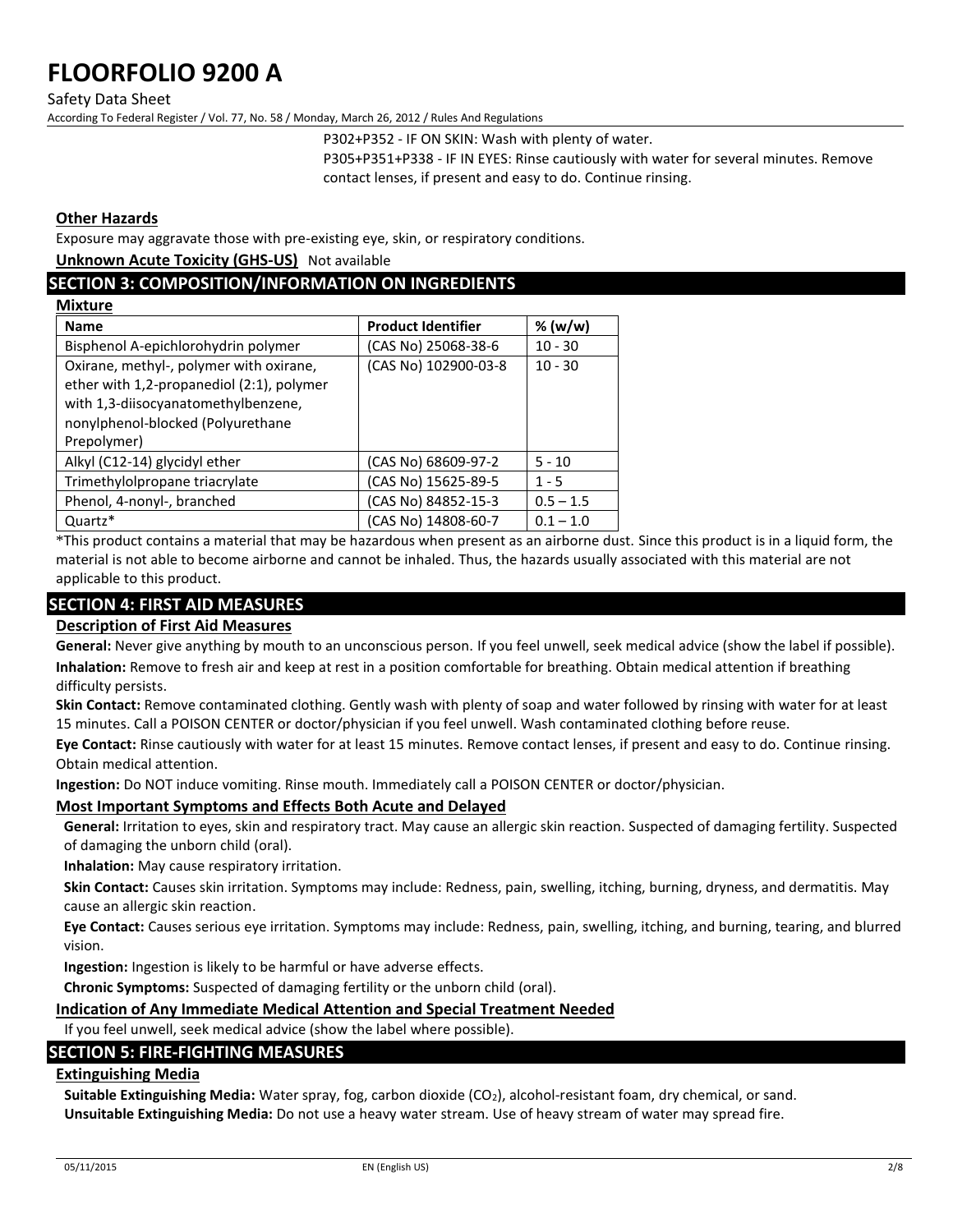Safety Data Sheet

According To Federal Register / Vol. 77, No. 58 / Monday, March 26, 2012 / Rules And Regulations

#### **Special Hazards Arising From the Substance or Mixture**

**Fire Hazard:** Potentially violent decomposition can occur above 350 °C.

**Explosion Hazard:** Product is not explosive but if hazardous polymerization occurs can have an oxidizing effect that could lead to fire and possible explosion.

**Reactivity:** Hazardous polymerization can occur in contact with certain incompatible materials.

#### **Advice for Firefighters**

**Precautionary Measures Fire:** Exercise caution when fighting any chemical fire. Under fire conditions, hazardous fumes will be present.

**Firefighting Instructions:** Use water spray or fog for cooling exposed containers. In case of major fire and large quantities: Evacuate area. Fight fire remotely due to the risk of explosion.

**Protection During Firefighting:** Do not enter fire area without proper protective equipment, including respiratory protection. **Hazardous Combustion Products**: Under fire conditions this material may produce hazardous carbon dioxide (CO2), carbon monoxide (CO), various low molecular weight hydrocarbons, and smoke.

#### **Reference to Other Sections**

Refer to section 9 for flammability properties.

#### **SECTION 6: ACCIDENTAL RELEASE MEASURES**

#### **Personal Precautions, Protective Equipment and Emergency Procedures**

**General Measures:** Avoid all contact with skin, eyes, or clothing. Avoid breathing vapor, mist, or spray. Use only outdoors or in a well-ventilated area.

#### **For Non-Emergency Personnel**

**Protective Equipment:** Use appropriate personal protection equipment (PPE).

**Emergency Procedures:** Evacuate unnecessary personnel.

#### **For Emergency Personnel**

**Protective Equipment:** Equip cleanup crew with proper protection.

**Emergency Procedures:** Upon arrival at the scene, a first responder is expected to recognize the presence of dangerous goods,

protect oneself and the public, secure the area, and call for the assistance of trained personnel as soon as conditions permit.

#### **Environmental Precautions**

Prevent entry to sewers and public waters. Notify authorities if liquid enters sewers or public waters.

#### **Methods and Material for Containment and Cleaning Up**

**For Containment:** Contain any spills with dikes or absorbents to prevent migration and entry into sewers or streams. Do not take up in combustible material such as: saw dust or cellulosic material.

**Methods for Cleaning Up:** Clear up spills immediately and dispose of waste safely. Spills should be contained with mechanical barriers. Transfer spilled material to a suitable container for disposal. Contact competent authorities after a spill. Use only nonsparking tools.

#### **Reference to Other Sections**

See Heading 8. Exposure controls and personal protection. For further information refer to section 13.

#### **SECTION 7: HANDLING AND STORAGE**

#### **Precautions for Safe Handling**

**Additional Hazards When Processed:** The substance will polymerize due to heating, on contact with incompatible materials, and under the influence of light. Heating may cause violent combustion or explosion producing acrid smoke. The substance may also spontaneously polymerize if it is not stabilized. Product to be handled in a closed system and under strictly controlled conditions. **Hygiene Measures:** Handle in accordance with good industrial hygiene and safety procedures. Wash hands and other exposed areas with mild soap and water before eating, drinking or smoking and when leaving work.

#### **Conditions for Safe Storage, Including Any Incompatibilities**

**Technical Measures:** Any proposed use of this product in elevated-temperature processes should be thoroughly evaluated to assure that safe operating conditions are established and maintained.

**Storage Conditions:** Store in a dry, cool, and well-ventilated place. Keep container closed when not in use. Keep in fireproof place. Keep/Store away from direct sunlight, extremely high or low temperatures and incompatible materials.

**Incompatible Materials:** Strong acids. Strong bases. Strong oxidizers. Amines. Fluorine. Ammonium salts.

#### **Specific End Use(s)**

No use is specified.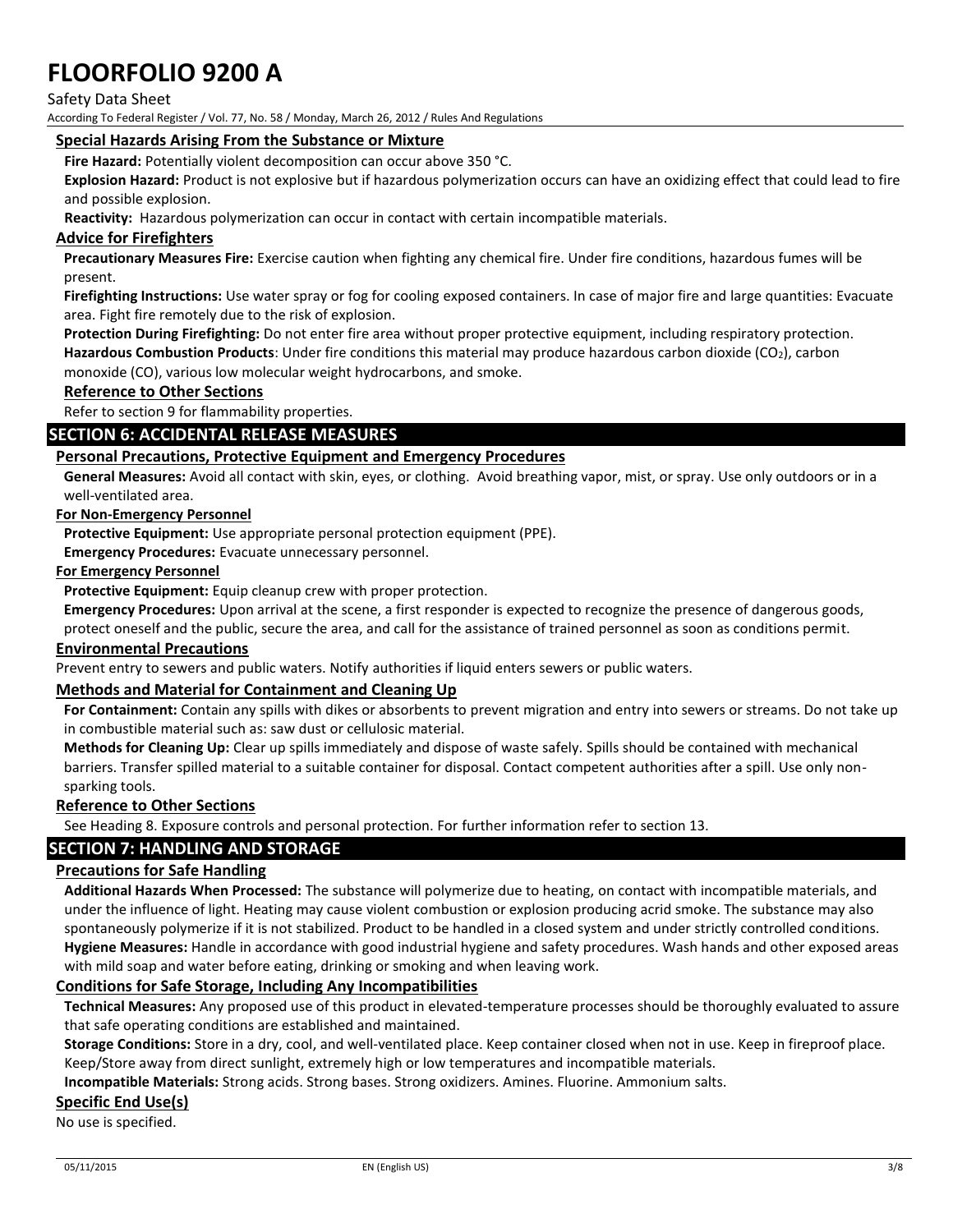#### Safety Data Sheet

According To Federal Register / Vol. 77, No. 58 / Monday, March 26, 2012 / Rules And Regulations

#### **SECTION 8: EXPOSURE CONTROLS/PERSONAL PROTECTION**

#### **Control Parameters**

For substances listed in section 3 that are not listed here, there are no established Exposure limits from the manufacturer, supplier, importer, or the appropriate advisory agency including: ACGIH (TLV), NIOSH (REL), OSHA (PEL), Canadian provincial governments, or the Mexican government

| Quartz (14808-60-7)                     |                                      |                                                                           |
|-----------------------------------------|--------------------------------------|---------------------------------------------------------------------------|
| ACGIH TWA $(mg/m3)$<br><b>USA ACGIH</b> |                                      | 0.025 mg/m <sup>3</sup> (respirable fraction)                             |
| <b>USA ACGIH</b>                        | <b>ACGIH chemical category</b>       | A2 - Suspected Human Carcinogen                                           |
| <b>USA OSHA</b>                         | OSHA PEL (STEL) (mg/m <sup>3</sup> ) | 250 mppcf/%SiO <sub>2</sub> +5, 10mg/m <sup>3</sup> /%SiO <sub>2</sub> +2 |
| <b>USA NIOSH</b>                        | NIOSH REL (TWA) (mg/m <sup>3</sup> ) | 0.05 mg/m <sup>3</sup> (respirable dust)                                  |
| <b>USA IDLH</b>                         | US IDLH $(mg/m3)$                    | 50 mg/m <sup>3</sup> (respirable dust)                                    |
| <b>Alberta</b>                          | OEL TWA (mg/m <sup>3</sup> )         | 0.025 mg/m <sup>3</sup> (respirable particulate)                          |
| <b>British Columbia</b>                 | OEL TWA (mg/m <sup>3</sup> )         | 0.025 mg/m <sup>3</sup> (respirable)                                      |
| <b>Manitoba</b>                         | OEL TWA (mg/m <sup>3</sup> )         | 0.025 mg/m <sup>3</sup> (respirable fraction)                             |
| <b>New Brunswick</b>                    | OEL TWA (mg/m <sup>3</sup> )         | $0.1 \text{ mg/m}^3$ (respirable fraction)                                |
| <b>Newfoundland &amp; Labrador</b>      | OEL TWA (mg/m <sup>3</sup> )         | 0.025 mg/m <sup>3</sup> (respirable fraction)                             |
| <b>Nova Scotia</b>                      | OEL TWA (mg/m <sup>3</sup> )         | 0.025 mg/m <sup>3</sup> (respirable fraction)                             |
| <b>Nunavut</b>                          | OEL TWA (mg/m <sup>3</sup> )         | 0.1 mg/m <sup>3</sup> (respirable mass)                                   |
| <b>Northwest Territories</b>            | OEL TWA (mg/m <sup>3</sup> )         | $0.1 \text{ mg/m}^3$ (respirable mass)                                    |
| <b>Ontario</b>                          | OEL TWA (mg/m <sup>3</sup> )         | 0.10 mg/m <sup>3</sup> (designated substances regulation-respirable)      |
| <b>Prince Edward Island</b>             | OEL TWA (mg/m <sup>3</sup> )         | 0.025 mg/m <sup>3</sup> (respirable fraction)                             |
| Québec                                  | VEMP ( $mg/m3$ )                     | 0.1 mg/m <sup>3</sup> (respirable dust)                                   |
| Saskatchewan                            | OEL TWA (mg/m <sup>3</sup> )         | 0.05 mg/m <sup>3</sup> (respirable fraction)                              |
| Yukon                                   | OEL TWA (mg/m <sup>3</sup> )         | 300 particle/mL                                                           |

#### **Exposure Controls**

**Appropriate Engineering Controls:** Emergency eye wash fountains and safety showers should be available in the immediate vicinity of any potential exposure, but are not required. Product to be handled under strictly controlled conditions. Ensure all national/local regulations are observed. Gas detectors should be used when toxic gases may be released. Provide exhaust ventilation or other engineering controls to keep the airborne concentrations of vapor or mists below the applicable workplace exposure limits.

**Personal Protective Equipment:** Protective goggles. Gloves. Protective clothing. Insufficient ventilation: wear respiratory protection.



**Materials for Protective Clothing:** Chemically resistant materials and fabrics.

**Hand Protection:** Wear chemically resistant protective gloves.

**Eye Protection:** Chemical safety goggles.

**Skin and Body Protection:** Wear suitable protective clothing.

**Respiratory Protection:** If exposure limits are exceeded or irritation is experienced, approved respiratory protection should be worn. **Environmental Exposure Controls:** Do not allow the product to be released into the environment.

**Consumer Exposure Controls:** Do not eat, drink or smoke during use

## **SECTION 9: PHYSICAL AND CHEMICAL PROPERTIES**

| <b>Information on Basic Physical and Chemical Properties</b> |
|--------------------------------------------------------------|
|--------------------------------------------------------------|

| Paste – Viscous Liquid                     |
|--------------------------------------------|
| Beige Thick liquid                         |
| Not available<br>$\mathcal{L}$             |
| Not available<br>$\ddot{\phantom{0}}$      |
| Not available<br>$\mathbb{R}^{\mathbb{Z}}$ |
| Not available<br>÷                         |
| Not available<br>÷                         |
|                                            |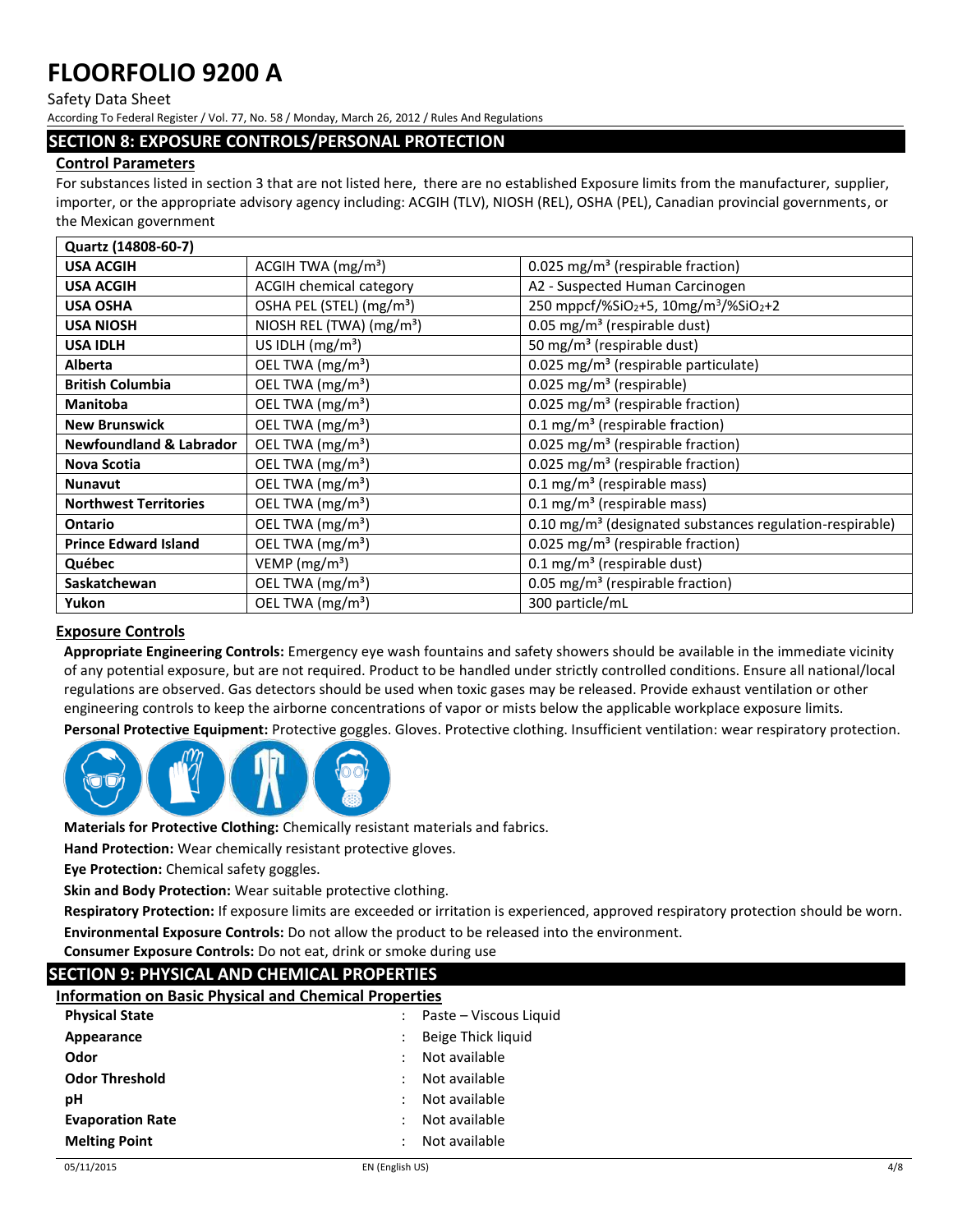Safety Data Sheet

According To Federal Register / Vol. 77, No. 58 / Monday, March 26, 2012 / Rules And Regulations

| <b>Freezing Point</b>                                    | $\ddot{\phantom{0}}$      | $32^{\circ}$ F                                                        |
|----------------------------------------------------------|---------------------------|-----------------------------------------------------------------------|
| <b>Boiling Point</b>                                     |                           | > 425 °F (218 °C)                                                     |
| <b>Flash Point</b>                                       |                           | > 200 °F (93 °C) (Setaflash method)                                   |
| <b>Auto-ignition Temperature</b>                         |                           | Not available                                                         |
| <b>Decomposition Temperature</b>                         |                           | Not available                                                         |
| Flammability (solid, gas)                                |                           | Not available                                                         |
| Lower Flammable Limit                                    |                           | Not available                                                         |
| Upper Flammable Limit                                    |                           | Not available                                                         |
| <b>Vapor Pressure</b>                                    |                           | Not available                                                         |
| <b>Relative Vapor Density at 20 °C</b>                   |                           | Not available                                                         |
| <b>Relative Density</b>                                  |                           | Not available                                                         |
| <b>Specific Gravity</b>                                  | $\mathbb{R}^{\mathbb{Z}}$ | 1.5                                                                   |
| Solubility                                               |                           | Not available                                                         |
| <b>Partition Coefficient: N-Octanol/Water</b>            |                           | Not available                                                         |
| <b>Viscosity</b>                                         |                           | Approximately 85,000 cps                                              |
| <b>Explosion Data - Sensitivity to Mechanical Impact</b> |                           | Not expected to present an explosion hazard due to mechanical impact. |
| <b>Explosion Data – Sensitivity to Static Discharge</b>  |                           | Not expected to present an explosion hazard due to static discharge.  |
| <b>VOC Content (SCAQMD Rule 1168)</b>                    |                           | $<$ 12 g/L ( $<$ 0.1 lbs/gal)                                         |

## **SECTION 10: STABILITY AND REACTIVITY**

**Reactivity:** Hazardous reactions are unlikely to occur under normal circumstances.

**Chemical Stability:** Stable under recommended handling and storage conditions (see section 7).

**Possibility of Hazardous Reactions:** Hazardous polymerization can occur in contact with certain incompatible materials.

**Conditions to Avoid:** Direct sunlight. Extremely high or low temperatures. Ignition sources. Incompatible materials.

**Incompatible Materials:** Strong acids. Strong bases. Strong oxidizers. Amines. Fluorine. Ammonium salts.

**Hazardous Decomposition Products:** Under fire conditions this material may produce hazardous carbon dioxide (CO2), carbon monoxide (CO), various low molecular weight hydrocarbons, and smoke.

#### **SECTION 11: TOXICOLOGICAL INFORMATION**

**Information on Toxicological Effects - Product**

**Acute Toxicity:** Not classified

**LD50 and LC50 Data:** Not available

**Skin Corrosion/Irritation:** Causes skin irritation.

**Serious Eye Damage/Irritation:** Causes serious eye irritation.

**Respiratory or Skin Sensitization:** May cause an allergic skin reaction.

**Germ Cell Mutagenicity:** Not classified

**Teratogenicity:** Not classified

**Carcinogenicity:** Not classified.

**Specific Target Organ Toxicity (Repeated Exposure):** Not classified

**Reproductive Toxicity:** Suspected of damaging fertility or the unborn child (oral).

**Specific Target Organ Toxicity (Single Exposure):** Not classified

**Aspiration Hazard:** Not classified

**Symptoms/Injuries After Inhalation:** May cause respiratory irritation.

**Symptoms/Injuries After Skin Contact:** Causes skin irritation. Symptoms may include: Redness, pain, swelling, itching, burning, dryness, and dermatitis.

**Symptoms/Injuries After Eye Contact:** Causes serious eye irritation. Symptoms may include: Redness, pain, swelling, itching, burning, tearing, and blurred vision.

**Symptoms/Injuries After Ingestion:** Ingestion is likely to be harmful or have adverse effects.

**Chronic Symptoms:** Suspected of damaging fertility or the unborn child (oral).

#### **Information on Toxicological Effects - Ingredient(s)**

**LD50 and LC50 Data:**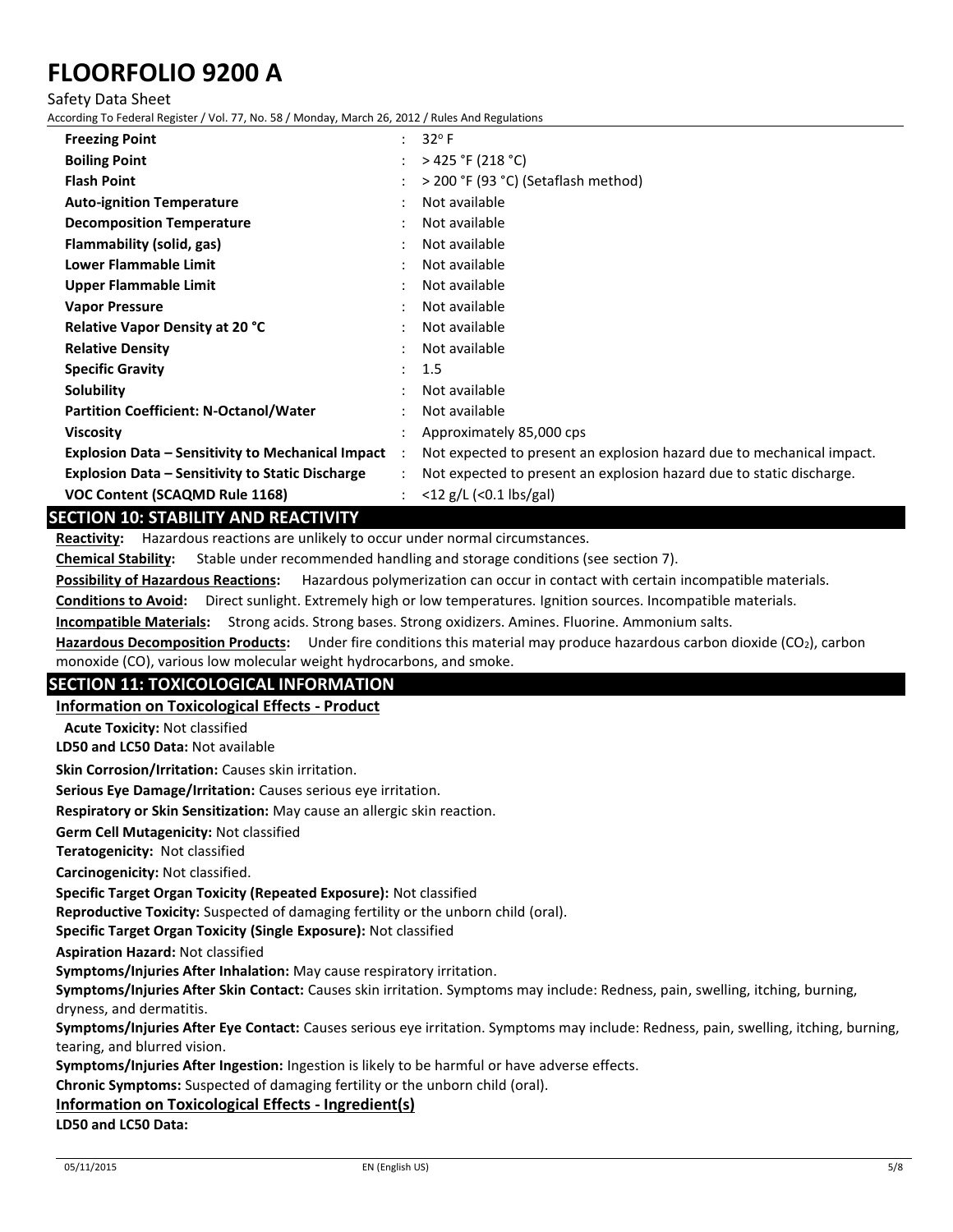Safety Data Sheet

According To Federal Register / Vol. 77, No. 58 / Monday, March 26, 2012 / Rules And Regulations

| Bisphenol A-epichlorohydrin polymer (25068-38-6) |                                          |  |
|--------------------------------------------------|------------------------------------------|--|
| <b>LD50 Oral Rat</b>                             | > 2000 mg/kg                             |  |
| LD50 Dermal Rat                                  | > 2000 mg/kg                             |  |
| Phenol, 4-nonyl-, branched (84852-15-3)          |                                          |  |
| <b>LD50 Oral Rat</b>                             | 580 mg/kg                                |  |
| <b>LD50 Dermal Rabbit</b>                        | 2031 mg/kg                               |  |
| Phenol (108-95-2)                                |                                          |  |
| <b>LD50 Oral Rat</b>                             | 340 mg/kg                                |  |
| <b>LD50 Dermal Rabbit</b>                        | 630 mg/kg                                |  |
| <b>LC50 Inhalation Rat</b>                       | 0.316 mg/l/4h (reported as 316 mg/m3/4h) |  |
| ATE US (gases)                                   | 700.00 ppmV/4h                           |  |
| Quartz (14808-60-7)                              |                                          |  |
| LD50 Oral Rat                                    | > 5000 mg/kg                             |  |
| <b>LD50 Dermal Rat</b>                           | > 5000 mg/kg                             |  |
| Trimethylolpropane triacrylate (15625-89-5)      |                                          |  |
| <b>LD50 Dermal Rabbit</b>                        | 5000 mg/kg                               |  |
| Quartz (14808-60-7)                              |                                          |  |
| <b>IARC Group</b>                                | 1                                        |  |
| <b>National Toxicology Program (NTP) Status</b>  | Known Human Carcinogens.                 |  |
| Trimethylolpropane triacrylate (15625-89-5)      |                                          |  |
| <b>National Toxicology Program (NTP) Status</b>  | Evidence of Carcinogenicity.             |  |
|                                                  |                                          |  |

## **SECTION 12: ECOLOGICAL INFORMATION**

**Toxicity** 

**Ecology - General:** Harmful to aquatic life. Harmful to aquatic life with long lasting effects.

| Bisphenol A-epichlorohydrin polymer (25068-38-6) |                                                                                 |  |
|--------------------------------------------------|---------------------------------------------------------------------------------|--|
| LOEC (acute)                                     | 1 mg/l Daphnia magna                                                            |  |
| <b>NOEC chronic crustacea</b>                    | 0.3 mg/l Daphnia magna                                                          |  |
| Phenol, 4-nonyl-, branched (84852-15-3)          |                                                                                 |  |
| LC50 Fish 1                                      | 0.135 mg/l (Exposure time: 96 h - Species: Pimephales promelas [flow-through])  |  |
| EC50 Daphnia 1                                   | 0.14 mg/l (Exposure time: 48 h - Species: Daphnia magna)                        |  |
| <b>LC 50 Fish 2</b>                              | 0.1351 mg/l (Exposure time: 96 h - Species: Lepomis macrochirus [flow-through]) |  |

#### **Persistence and Degradability**

#### **Bioaccumulative Potential**

| $\sim$ $\sim$ $\sim$ $\sim$<br>Phen<br>18485<br><b>branched</b><br>-nonvl-<br>л.<br>2-15-31 |              |
|---------------------------------------------------------------------------------------------|--------------|
| Fish                                                                                        | 274          |
| $R^r$                                                                                       | <u>_ , _</u> |

#### **Mobility in Soil** Not available

#### **Other Adverse Effects**

**Other Information:** Avoid release to the environment.

## **SECTION 13: DISPOSAL CONSIDERATIONS**

**Sewage Disposal Recommendations:** This material is hazardous to the aquatic environment. Keep out of sewers and waterways. Do not empty into drains; dispose of this material and its container in a safe way.

**Waste Disposal Recommendations:** Dispose of waste material in accordance with all local, regional, national, provincial, territorial and international regulations.

### **SECTION 14: TRANSPORT INFORMATION**

**In Accordance with DOT** Not regulated for transport **In Accordance with IMDG** Not regulated for transport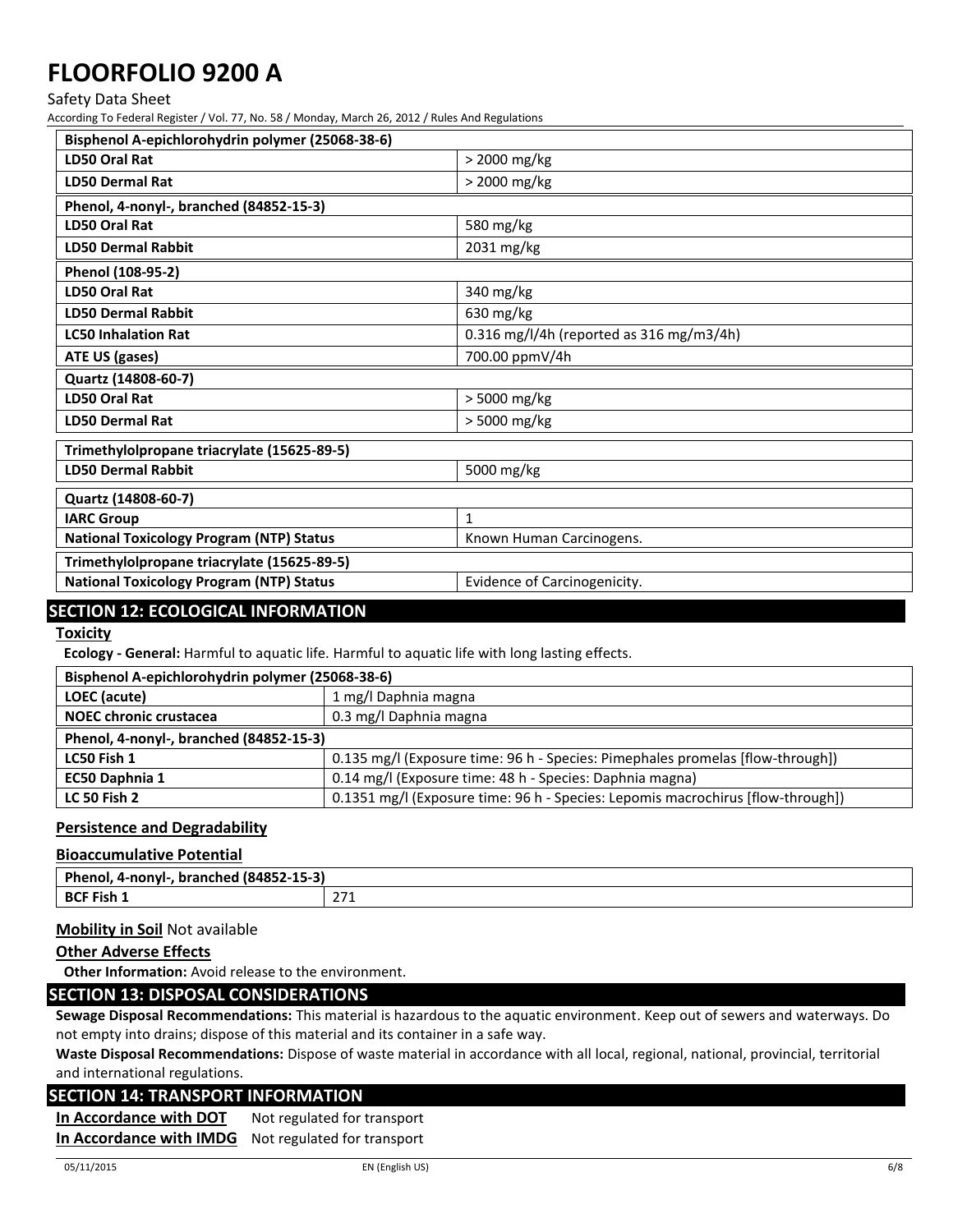Safety Data Sheet

According To Federal Register / Vol. 77, No. 58 / Monday, March 26, 2012 / Rules And Regulations

| In Accordance with IATA |  | Not regulated for transport |
|-------------------------|--|-----------------------------|
|                         |  |                             |

## **In Accordance with TDG** Not regulated for transport

## **SECTION 15: REGULATORY INFORMATION**

**US Federal Regulations**

| SARA Section 311/312 Hazard Classes                                                                                   | Immediate (acute) health hazard                                         |  |
|-----------------------------------------------------------------------------------------------------------------------|-------------------------------------------------------------------------|--|
|                                                                                                                       | Delayed (chronic) health hazard                                         |  |
| Bisphenol A-epichlorohydrin polymer (25068-38-6)                                                                      |                                                                         |  |
| Listed on the United States TSCA (Toxic Substances Control Act) inventory                                             |                                                                         |  |
| Phenol, 4-nonyl-, branched (84852-15-3)                                                                               |                                                                         |  |
| Listed on the United States TSCA (Toxic Substances Control Act) inventory                                             |                                                                         |  |
| Listed on United States SARA Section 313                                                                              |                                                                         |  |
| <b>EPA TSCA Regulatory Flag</b>                                                                                       | T - T - indicates a substance that is the subject of a Section 4 test   |  |
|                                                                                                                       | rule under TSCA.                                                        |  |
|                                                                                                                       | S - S - indicates a substance that is identified in a proposed or final |  |
|                                                                                                                       | Significant New Uses Rule.                                              |  |
| <b>SARA Section 313 - Emission Reporting</b>                                                                          | 1.0%                                                                    |  |
|                                                                                                                       |                                                                         |  |
| Alkyl (C12-14) glycidyl ether (68609-97-2)                                                                            |                                                                         |  |
| Listed on the United States TSCA (Toxic Substances Control Act) inventory                                             |                                                                         |  |
| <b>EPA TSCA Regulatory Flag</b>                                                                                       | T - T - indicates a substance that is the subject of a Section 4 test   |  |
|                                                                                                                       | rule under TSCA.                                                        |  |
| Propanol, oxybis-, dibenzoate (27138-31-4)                                                                            |                                                                         |  |
| Listed on the United States TSCA (Toxic Substances Control Act) inventory                                             |                                                                         |  |
| Quartz (14808-60-7)                                                                                                   |                                                                         |  |
| Listed on the United States TSCA (Toxic Substances Control Act) inventory                                             |                                                                         |  |
| Oxirane, methyl-, polymer with oxirane, ether with 1,2-propanediol (2:1), polymer with 1,3-diisocyanatomethylbenzene, |                                                                         |  |
| nonylphenol-blocked (102900-03-8) (Polyurethane Prepolymer)                                                           |                                                                         |  |
| Listed on the United States TSCA (Toxic Substances Control Act) inventory                                             |                                                                         |  |
|                                                                                                                       |                                                                         |  |
| Trimethylolpropane triacrylate (15625-89-5)                                                                           |                                                                         |  |
| Listed on the United States TSCA (Toxic Substances Control Act) inventory                                             |                                                                         |  |
| <b>US State Regulations</b>                                                                                           |                                                                         |  |

## **Quartz (14808-60-7) U.S. - California - Proposition 65 - Carcinogens List** WARNING: This product contains chemicals known to the State of California to cause cancer.

| Quartz (14808-60-7)                                        |  |
|------------------------------------------------------------|--|
| U.S. - Massachusetts - Right To Know List                  |  |
| U.S. - New Jersey - Right to Know Hazardous Substance List |  |
| U.S. - Pennsylvania - RTK (Right to Know) List             |  |

### **Canadian Regulations**

| <b>WHMIS Classification</b> | Class D Division 2 Subdivision A - Very toxic material causing other toxic effects<br>Class D Division 2 Subdivision B - Toxic material causing other toxic effects |
|-----------------------------|---------------------------------------------------------------------------------------------------------------------------------------------------------------------|
|                             |                                                                                                                                                                     |

Г